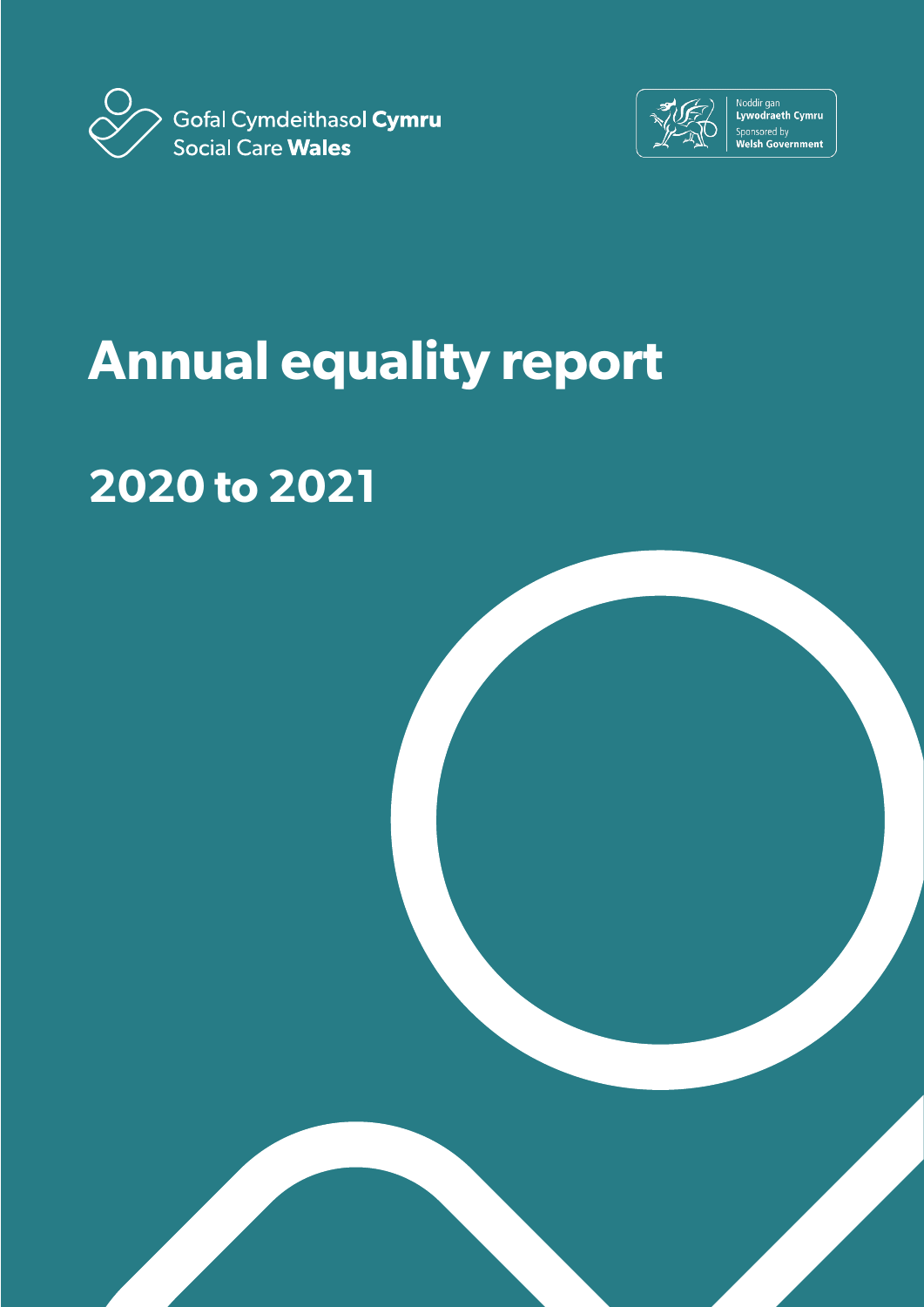## Contact details

We welcome comments about this annual report.

Social Care Wales South Gate House Wood Street **Cardiff** CF10 1EW Tel: 0300 3033 444 Email: [info@socialcare.wales](mailto:info%40socialcare.wales?subject=)

Twitter: @SocialCareWales © 2022 Social Care Wales

All rights reserved. No part of this publication may be reproduced, stored in a retrieval system or transmitted in any form or by any means without the prior written permission of Social Care Wales. Enquiries for reproduction outside the scope expressly permitted by law should be sent to the Chief Executive of Social Care Wales at the address given above.

#### **Other formats:**

This document is also available in Welsh. Copies of this document are available in other formats, if required.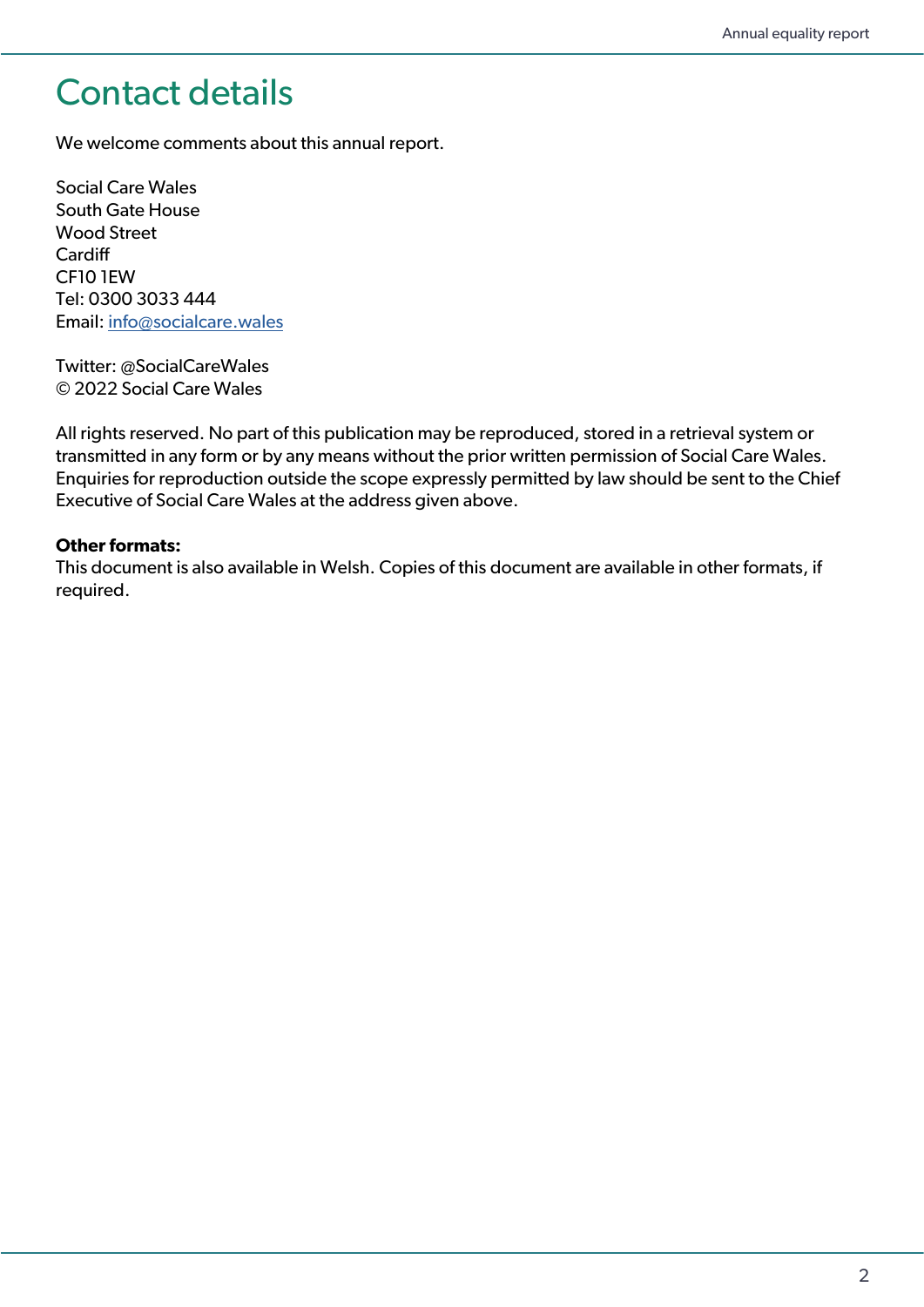# Introduction

This annual equality report sets out the progress Social Care Wales has made in delivering its six equality objectives during 2020 to 2021.

We are required by the specific equality duties (for Wales) to report annually on how we have met the general public sector equality duty (the general duty) as set out in the Equality Act 2010.

In 2018, we published our first *[Strategic equality plan](https://socialcare.wales/about/strategic-and-corporate-plan) setting out how we*, through our role and functions, will promote and advance the equality of opportunity for the communities we serve.

They are:

- people who use care and support, their families and carers
- the workforce who provide care and support
- our staff.

Our *Strategic equality plan* gave us an opportunity to clarify our commitment to equality and recognise our leadership role in the sector, as well as our responsibility to influence others to promote equality.

Although this report aims to provide a record of our work during the year, we are also about to publish a new strategic equality plan – *Becoming an anti-discrimination Wales promoting equality, valuing diversity in social care* – which takes into account the socio-economic impact of the Covid-19 pandemic.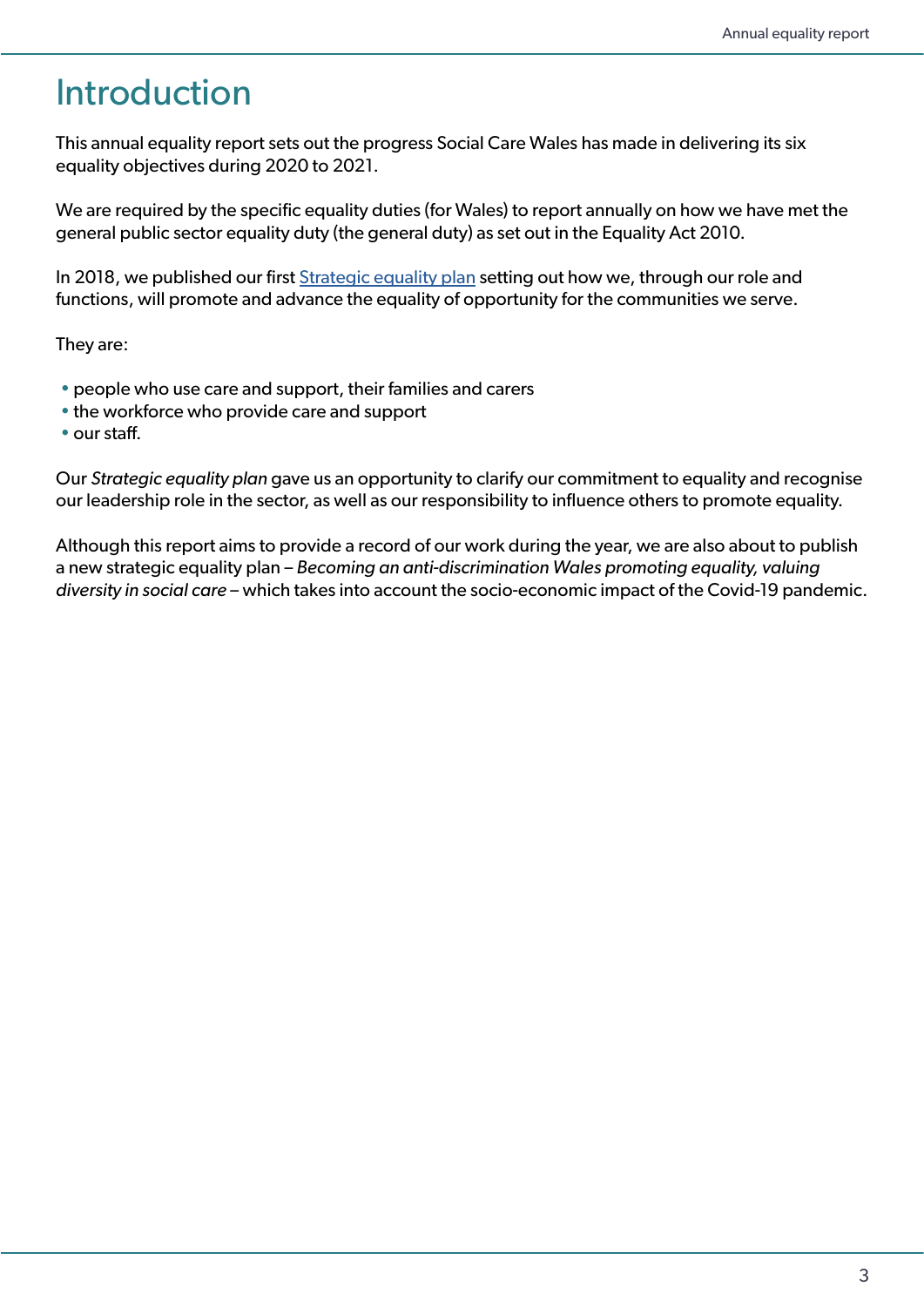## Who we are

We are the lead organisation in Wales for social care workforce regulation, service improvement, research and data, and workforce development.

Our role in early years is on a smaller scale. We are a strategic partner for the Welsh Government, supporting the ongoing development, support and professionalisation of the childcare, play and early years workforce.

### **What do we do?**

We:

- **•develop the workforce** so they have the knowledge and skills to protect, empower and support those who need help and care
- **•work with others to improve services** for areas agreed as a national priority
- **•provide information** for the public, the workforce and other organisations
- **•share practice** with the workforce so they can provide the best response to meet support needs
- **•set priorities for research** to get evidence of what works well
- **•set standards** for the care and support workforce, making them accountable for their work.

We support and promote innovation, and share knowledge, practice and experiences across social care in Wales. We work with partners to make sure we can work together to improve outcomes for people and families who use care and support, as well as those who provide it. We will act as a leader, champion and voice for social care and early years, offering constructive challenge and support to professionals and providers.

Our work is underpinned by the principle that adults and children who use care and support, as well as their families and carers, work together to create support that works for them. The approach is values driven and built on the principle that those who use a service are best placed to help design it. We will do this directly in our work where appropriate, but we will also make sure we follow this approach in all our advice about evidence to the sector.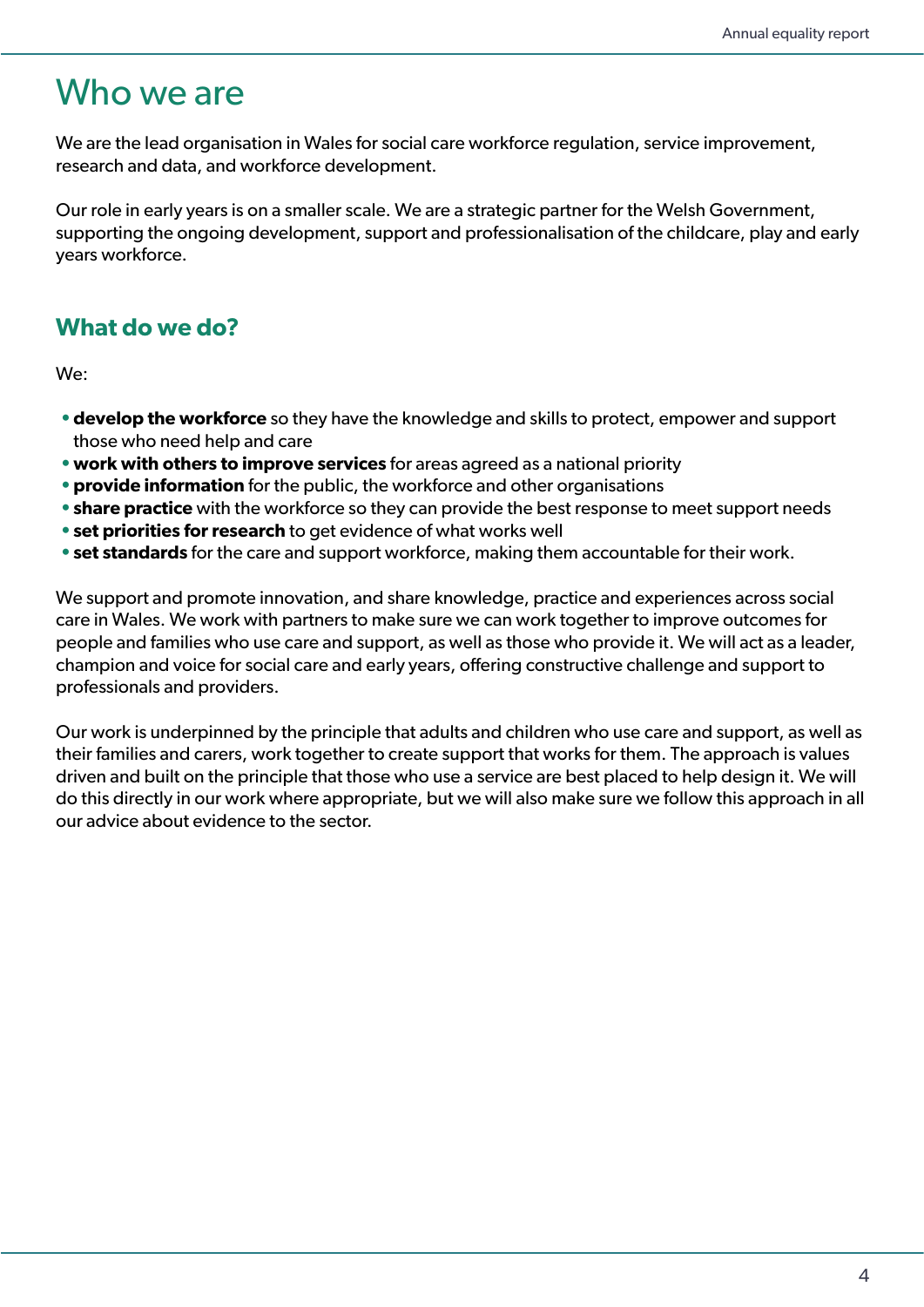# Relevant equality information

The Equality and Human Rights Commission's (the commission) non-statutory guidance about equality reporting states that:

"The annual equality report must specifically set out:

- •the steps the authority has taken to identify and collect relevant information
- •a statement on the effectiveness of the authority's arrangements for identifying and collecting relevant information."1

We have effective arrangements in place for identifying and collecting relevant equality information about our staff and partners. We identify and collect this data from:

- the equality monitoring of our staff
- the Register of Social Care Workers (the Register)
- the National Social Care Data Set for Wales
- the provision of national training programmes.

Our aim is not to collect and access equality data, but to embed equality evidence in our work. Collecting and using relevant information is a crucial part of meeting the general and specific equality duties. We want to make sure we have the best evidence possible to allow us to set meaningful objectives and carry out fully informed impact assessments.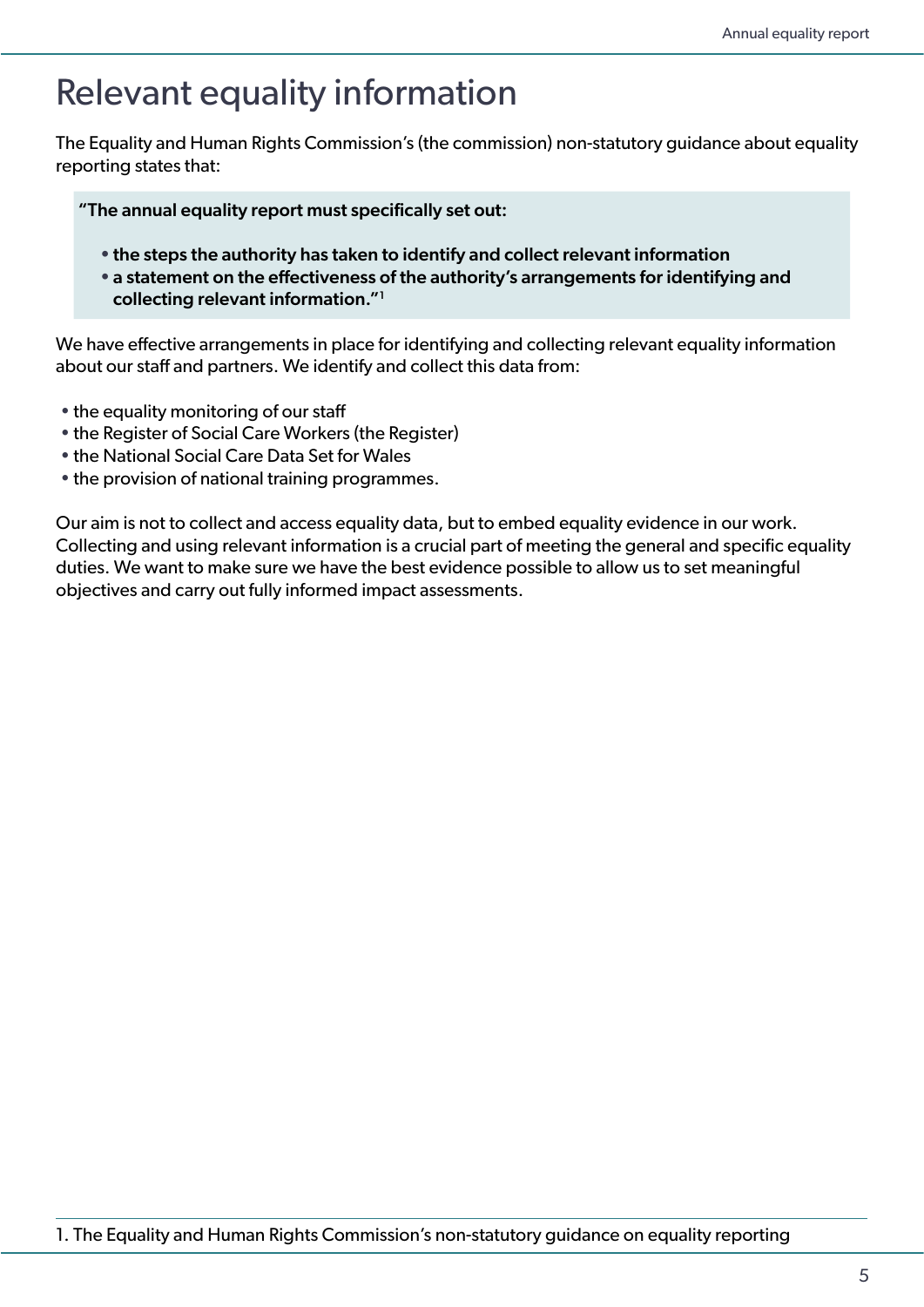# Equality objectives

Our six equality objectives were informed by people who use care and support, their families and carers. The purpose of setting equality objectives is to help public bodies better perform the general duty.

As a listed public body, which is subject to the general duty, we must, in the exercise of our functions, have due regard to the need to:

- eliminate unlawful discrimination, harassment and victimisation, and other conduct prohibited by the Act
- advance equality of opportunity between people who share a protected characteristic and those who do not
- foster good relations between people who share a protected characteristic and those who do not.

Equality objectives help focus attention on the priority equality issues in an organisation, so the organisation can make improvements in policy making, service provision and employment, including the allocation of resources<sup>2</sup>.



<sup>2.</sup> [Objectives and the Equality Duty: A Guide for Public Authorities,](https://www.equalityhumanrights.com/en/publication-download/equality-objectives-and-strategic-equality-plans-guide-listed-public) Equality and Human Rights Commission, 2014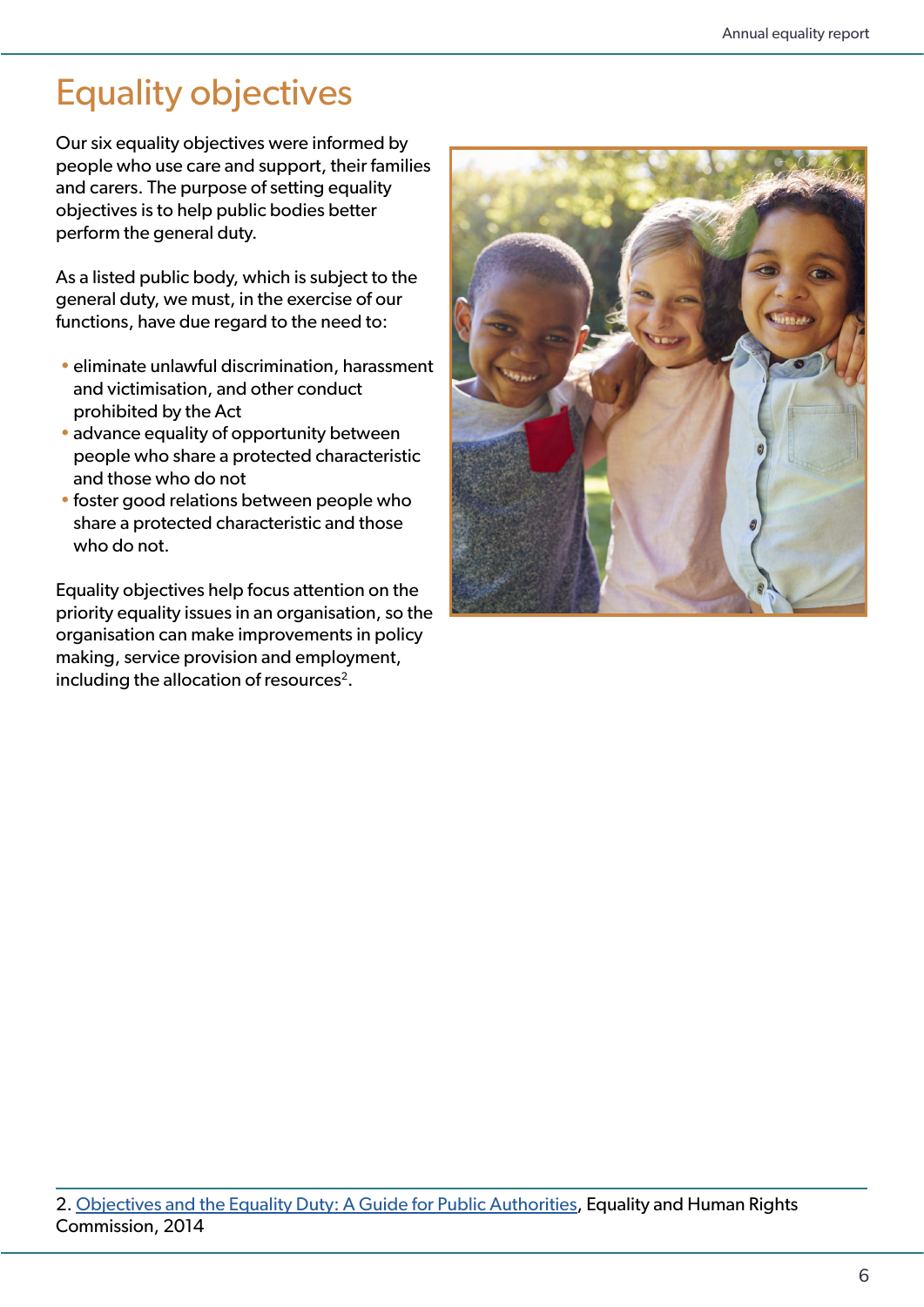### **Achieving our equality objectives**

To make sure we are an effective and transparent organisation, we regularly report on our performance and seek feedback. This annual report reflects the steps, actions and initiatives we have taken to achieve our six equality objectives.

### **Objective 1 – Raise awareness of the** *Code of Professional Practice for Social Care*  **(the Code) among people using care and support, their families and carers**

#### Why is this one of our objectives?

- We want to make sure that people who use care and support, their families and carers know about the Code. The standards are there to help make sure people have the support they need to live their life in the way that reflects their needs.
- We have collected evidence that suggests there is little or no knowledge of the Code among people from a Black and Asian minority ethnic background. Because of this, we are committed to using a range of tools and resources to raise awareness of the Code among the diverse people who use care and support in Wales.

- We've carried out two specific pieces of work to further this objective. We have:
	- put all the resources that promote the Code and what people who use care and support, their families and carers can expect from their care worker in [one place on our website](https://socialcare.wales/dealing-with-concerns/codes-of-practice-and-guidance)
	- identified opportunities for raising awareness about the Code among children and young people.
- Gathering all the materials we have about the Code for the public in one place on our website ensures that people who use care and support, their families and carers can find the information quickly and easily. We've also added a link on the page to our safeguarding information – what to do if you think someone is being abused or if someone is abusing you.
- Identifying opportunities for raising awareness of the Code among children and young people is vital if we are to help them understand their rights when they receive support from social care workers. While the Covid-19 pandemic delayed this piece of work, we have been making progress since January 2021 on raising awareness about the Code across social care for children and young people.
- To help us do this, we held 'getting to know you' meetings with agency partners. As a result of the discussions, we formed a stakeholder focus group with agencies that advocate for and support children and young people, particularly within the care sector and hard to reach groups. The agencies included the Children's Commissioner for Wales, Tros Gynnol Plant Cymru, Voices from Care and Children in Wales.
- We've developed and shared a set of questions with members of the stakeholder focus group, which ask the children and young people they work with what they know about social care worker registration and how their care workers meet the standards of behaviour set out in the Code.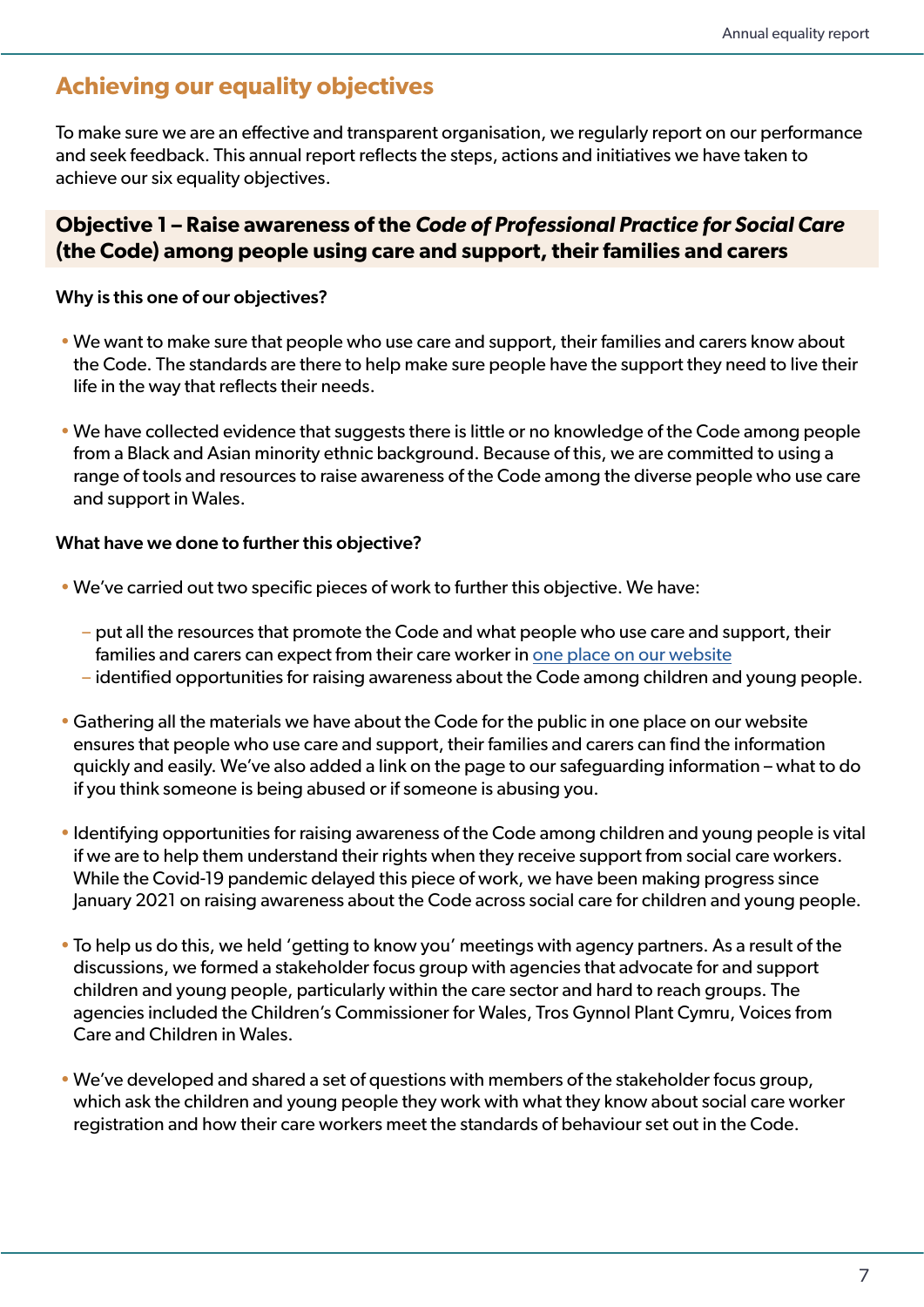### **Objective 2 – Research and share good practice that supports improved outcomes for people who use care and support**

#### Why is this one of our objectives?

We want improved outcomes for children and adults who use care and support, their families and carers. We want to understand and share good practice that responds to the care and support needs of the diverse communities of Wales.

- In April 2020, we [launched a joint project with Health and Care Research Wales to identify research](https://www.jla.nihr.ac.uk/priority-setting-partnerships/setting-priorities-for-social-care-research-in-wales/top-10-priorities.htm)  [priorities relating to the care and support of older people.](https://www.jla.nihr.ac.uk/priority-setting-partnerships/setting-priorities-for-social-care-research-in-wales/top-10-priorities.htm) We wanted to find out 'How can we best provide sustainable care and support to help older people live happier and more fulfilling lives?'
- We took extra steps to engage with older people who tend to be under-represented in the development and production of research. We particularly focused on people who are likely to have different experiences of social care, including black and minority ethnic and LGBTQi communities, disabled people and older people who are in prison or homeless.
- In total, 168 older people who receive care and support, and carers, informed the research and the subsequent [10 research priorities about care and support for older people](https://www.jla.nihr.ac.uk/priority-setting-partnerships/setting-priorities-for-social-care-research-in-wales/top-10-priorities.htm).
- The 10 priorities have been shared with researchers and funders to identify potential research questions and funding. Some funding has already been made available.
- We're now planning our next joint project with Health and Care Research Wales, which will focus on strengths-based and preventative approaches for children and families. We will pay particular attention to making sure we include children and families from diverse and marginalised communities
- We have been a partner in the Get There Together project<sup>3</sup>. This flagship Welsh project aims to help people with dementia recover from the detrimental impact the pandemic has had on their health, daily routines and interaction with the community.
- The project has produced [video resources](https://www.dewis.wales/SearchResults.aspx?q=Get+There+Together&loc=&d=&c=35&a=&f=&t=1&o=&st=-1&nr=1&nip=0&l=&af=&lang=0) to help people with dementia feel confident going out in the community to local amenities, such as libraries, GP surgeries, supermarkets and local shops. The resources that have been developed so far are available on the Dewis website, and they've received national media attention. The project is also part of the Bevan Commission's Exemplar programme.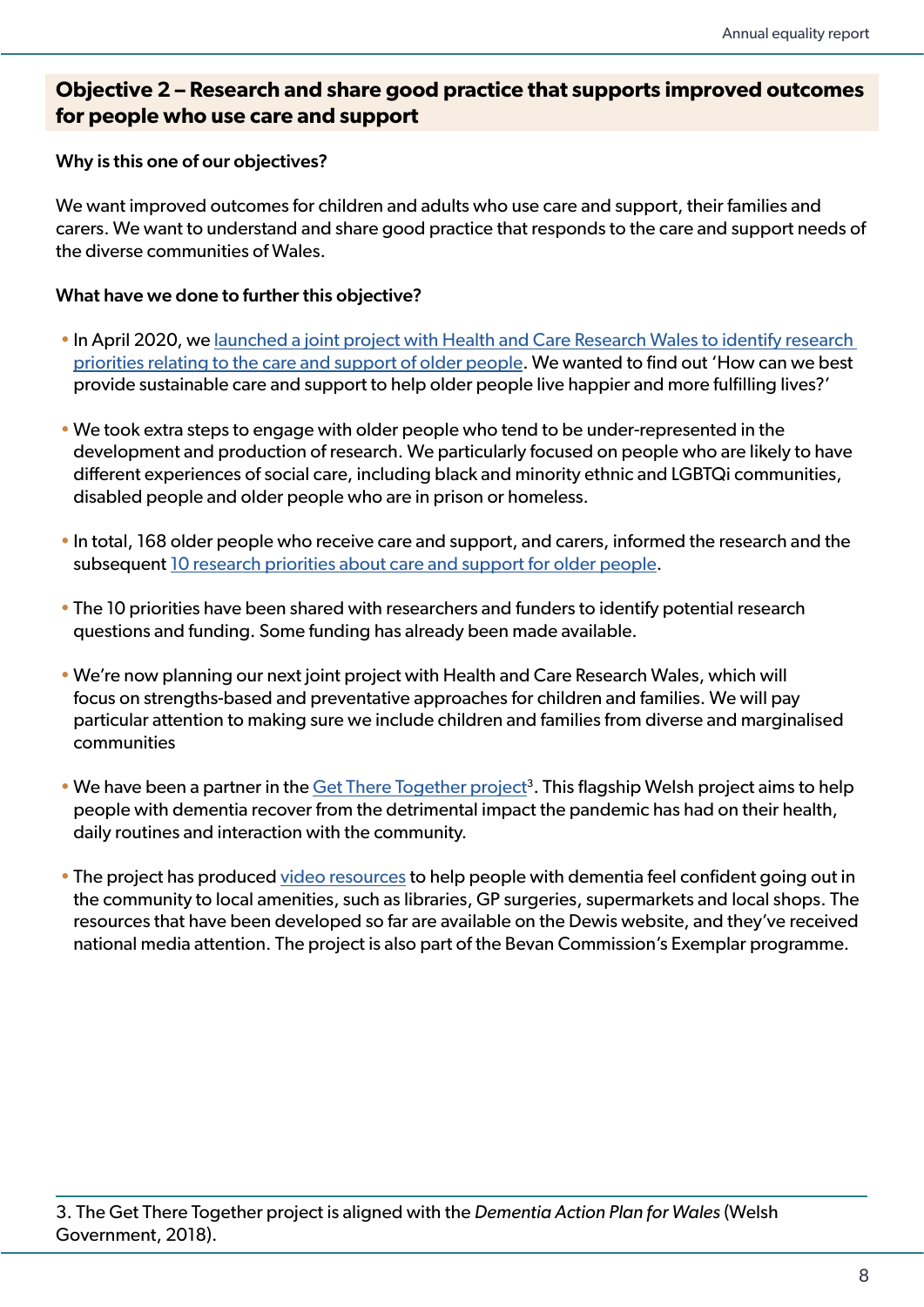### **Objective 3 – Support the sector to achieve a diverse and representative workforce**

#### Why is this one of our objectives?

We want a social care workforce that is more representative of the communities it serves, particularly where there is evidence of underrepresentation. We want to work with partners to identify and address the barriers that may prevent people who share one or more of the protected characteristics from joining the social care workforce.

People who use care and support have told us that a diverse workforce brings a range of ideas, experiences and skills that has a positive effect on the way care is provided. They also told us it is vital to promote social care as a valued profession and to make a range of entry routes available for people to join the sector. We are committed to supporting the sustainability of the workforce by developing and implementing a workforce strategy and producing resources to support employers and the workforce.

- The WeCare Wales programme continues to promote diversity in the workforce by providing diverse examples of care workers in films and images that have been shared online and on social media.
- It is essential that this national programme is inclusive and accessible for all, and we try to highlight diverse groups of people where possible.
- In autumn 2020, we ran a TV campaign about home care that reflected the diverse workforce and highlighted what it's like to work in care during the pandemic.
- Looking to the future, we are working with the DWP and Job Centre Plus to run sessions for the black and minority ethnic communities to help raise awareness about the careers available in care and resources such as the [WeCare Wales Jobs Portal.](http://www.wecare.wales/jobs)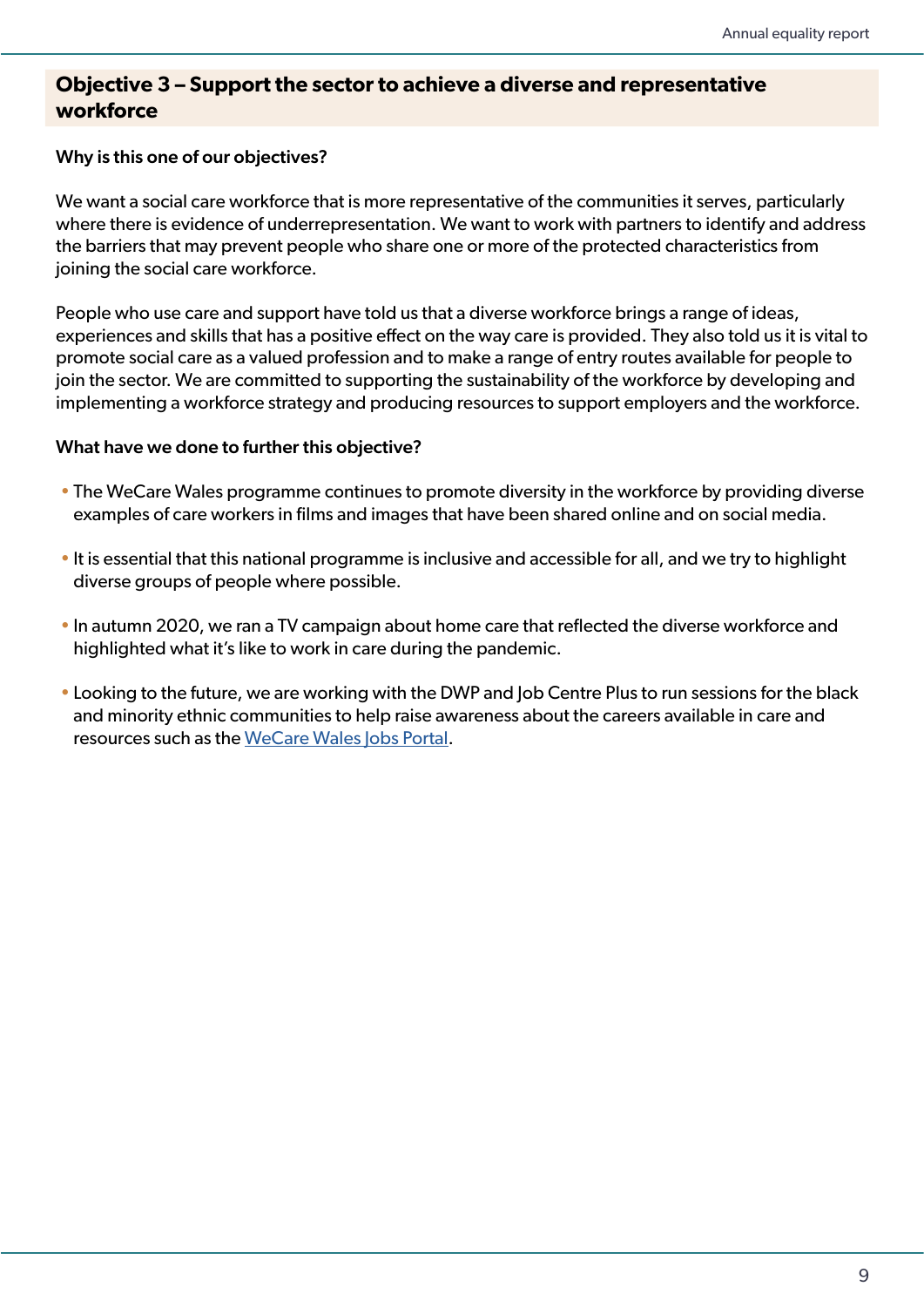### **Objective 4 – To make sure equality, human rights, dignity and respect continue to underpin social care training**

#### Why is this one of our objectives?

Social care in Wales is changing. More people with protected characteristics need care and support, and are rightly demanding care and support that meets their needs. So it's essential that equality is at the heart of the workforce's training.

We want to make sure the workforce is supported and provides social care in-line with the law, and that its practice reflects the principles of the Social Services and Well-being (Wales) Act 2014.

- We are running workshops for learning providers about preparing for leadership and management of health and social care. These are continuing in this financial year. The first module focused significantly on rights-based approaches, equality, diversity, human rights and strengths-based assessments. The workshops were attended by 50 learning providers who are providing the leadership and management of health and social care qualification.
- Our ['Introduction to social care' programme](https://wecare.wales/helping-you-find-your-career-in-care/) is for people who are interested in working in adult social care. The training provides an introduction to:
	- person-centred practice
	- rights-based approaches
	- equality and diversity
	- the Code
	- the principles of the Social Services and Well-being (Wales) Act.
- We provide [collaborative communications skills training](https://socialcare.wales/service-improvement/outcomes-training-and-developing-the-skills-of-our-workforce#section-35092-anchor), in partnership with ASC Ltd, to help the workforce with providing outcomes-focused, strengths-based care and support. The programme also looks at the implications for organisations and the practicalities of embedding this way of working in organisations.
- We are also working with Aneurin Bevan University Health Board, the Gwent heads of adult services and NHS Delivery unit on a project based on balancing rights and responsibilities. This project brings together two existing, successful programmes (Collaborative Communications and Care Aims) to try to align the approach to patient discharge across health and social care. The programme supports more effective hospital discharge by making best use of expertise and resources. It also makes sure decisions are shared and that the person is at the heart of the discussion.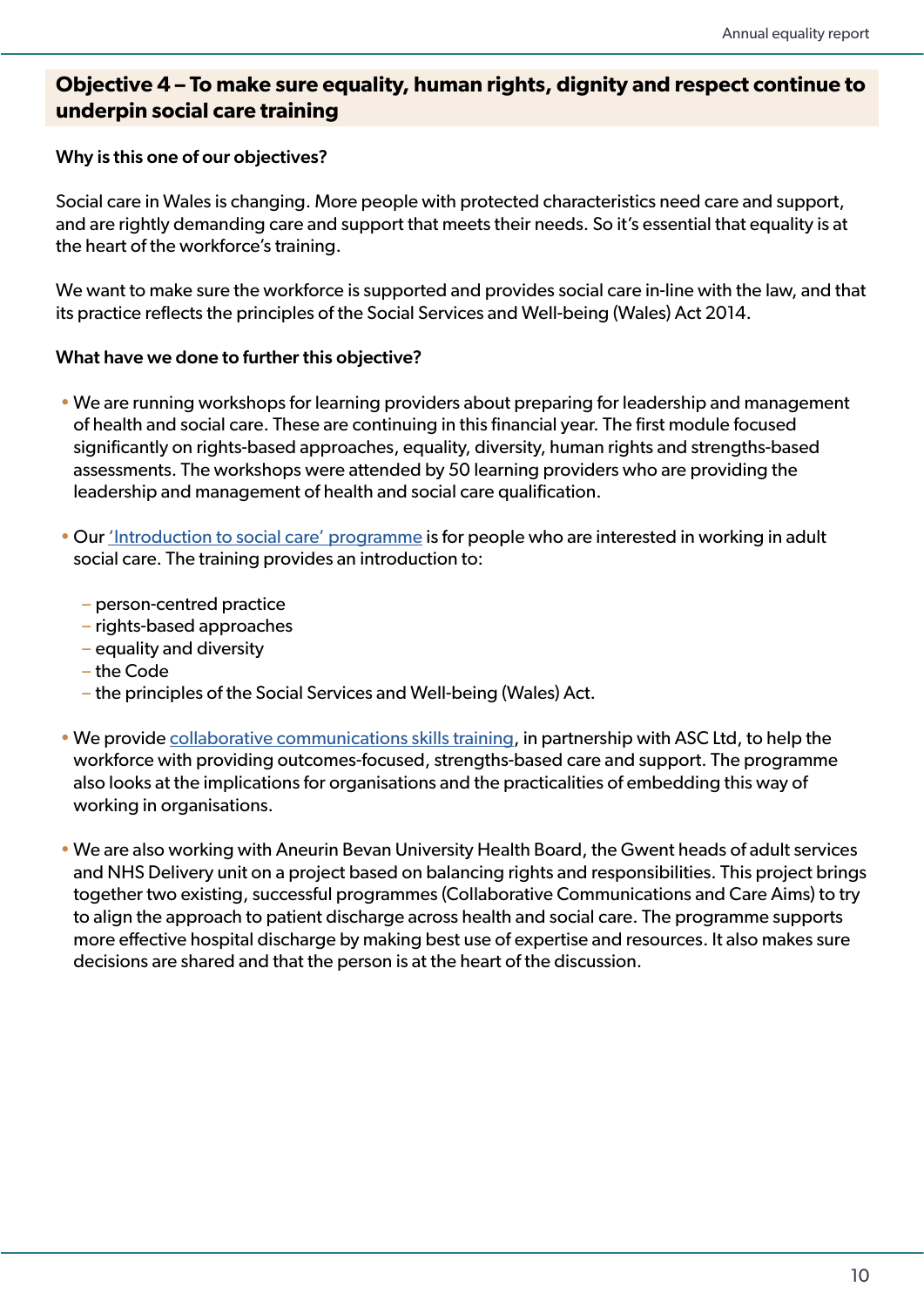### **Objective 5 – Recruit and retain a representative workforce with the skills and knowledge to support and promote equality of opportunity**

#### Why is this one of our objectives?

Our workforce (in Social Care Wales) is our most valuable resource. We are committed to advancing equality and diversity, and eliminating all forms of discrimination, victimisation and harassment in the workplace.

A more diverse workforce that better reflects the communities we serve remains at the heart of our efforts to create an inclusive and learning workplace. We want our staff to be aware of their responsibilities for advancing equality of opportunity and developing good relationships. We will achieve this through training and development.

- Thirty-eight and a half per cent of recruitment applicants returned the equalities monitoring form that's included in our application pack.
- This is what that information tells us about the diversity profile of our applicants:
	- 64 per cent of applicants identified as female, 34 per cent as male and two per cent as non-binary
	- 41 per cent of applications were from people aged 25 to 29 and 13.5 per cent from people aged 50 to 54
	- 12 per cent of applications were from people with disabilities
	- 93 per cent of applicants were heterosexual, six per cent were LGBT+
	- 86.5 per cent of applicants described themselves as White Welsh, White British or White English.
- We will use this information to plan additional actions we can take to remove any actual or perceived barriers faced by groups who are currently under-represented in our workforce, as part of our plan for 2021 to 2022. This will include signing up to the [disability confident scheme](https://www.gov.uk/government/collections/disability-confident-campaign).
- We have developed additional guidance for recruiting managers to help eliminate any potential for bias during the interview process. We have also introduced 'blind shortlisting' and have strengthened the requirements for our recruiting panels to make sure there's a gender balance.
- All new starters must complete an equality, diversity and inclusion e-learning module as part of their induction.
- We set up an equality, diversity and inclusion steering group, made up of staff from across the organisation. The group will:
	- be kept updated about our equality and diversity work and provide advice about progress and the way forward
	- generate and consider ideas for work to improve equality and diversity
	- take forward actions to improve and promote equality and diversity.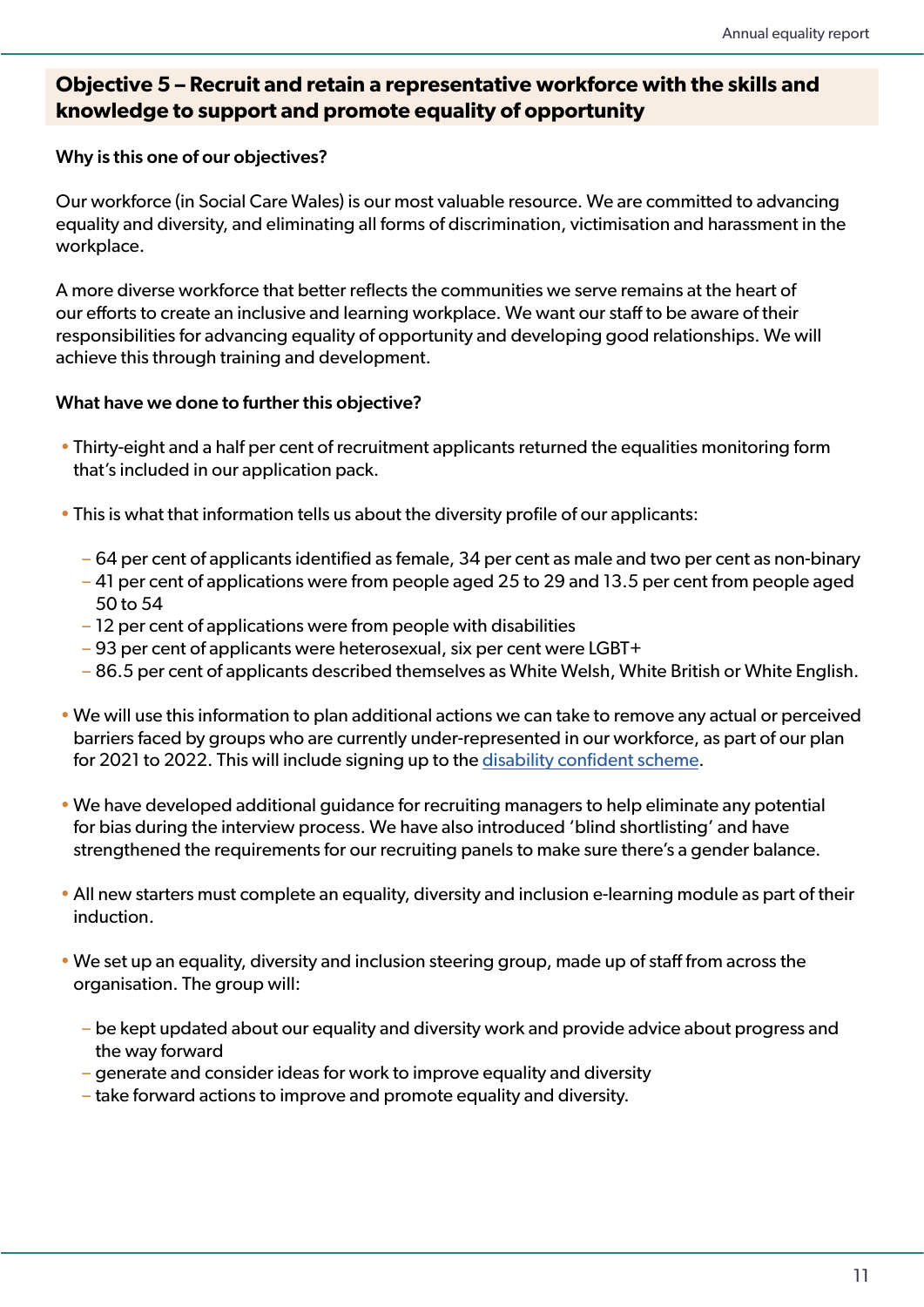### **Objective 6 – To expand and improve the ways we communicate and engage with the public and the workforce**

#### Why is this one of our objectives?

It is important for us, as a public leadership organisation, to increase and improve our engagement with people who share one or more of the protected characteristics if we are to realise our vision.

We play a crucial part in bringing people together to improve the quality of care and support across Wales, and it is important we do so in a manner that reflects our value of encouraging and enabling everyone to work together. Connecting with diverse communities in a meaningful way enriches our shared knowledge and enables us to achieve our aims by working with people.

- We have built on the work that was done last year to make sure our website and other online platforms comply with the EU directive for web accessibility. We have continued to use a specialist company, Siteimprove, to regularly monitor our website and our online registration portal, SCWonline, to make sure they comply with the directive. This helps us pinpoint any accessibility issues so they can be fixed quickly.
- Much of our focus has been on providing training for our staff, particularly those who are involved in producing content for users of our website and other online platforms. This has included training on how to write simply and clearly in our tone of voice, so that the way we write and the language we use are not barriers to people understanding our information.
- The training has also included making our staff more aware of what makes content more accessible and how to provide users of our online platforms with what is useful to them and in ways they prefer. This all helps remove any potential barriers to our content being widely available, understandable and accessible to those who are interested in it.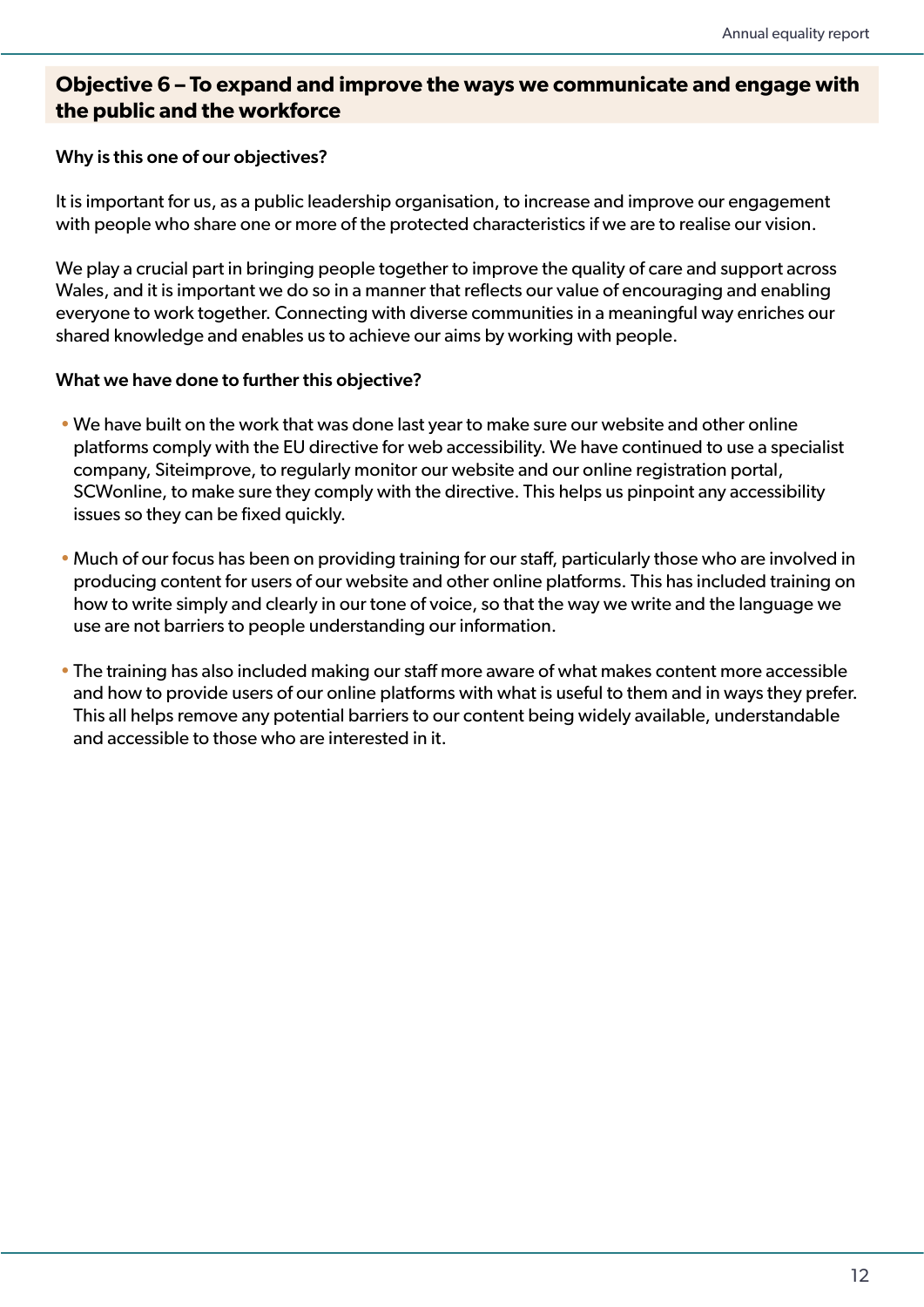# Equal pay

We carry out an equal pay review each year to find out if there are any actual or potential inequalities relating to pay within the organisation – and if there are any actions, we act to address them.

In particular, we check we are not directly or indirectly discriminating against any employee or group of employees through our pay systems.

The audit covers the nine protected characteristics as identified by the Equalities Act 2010:

- sex
- age
- disability
- race
- gender reassignment
- pregnancy or maternity
- religion or belief
- sexual orientation
- marriage and civil partnership.

Our audit found no evidence of pay discrimination on the grounds of any protected characteristics. Any differences are as a result of length of service or TUPE transfers protecting previous salaries.

We must not become complacent and will continue to monitor and report annually. We will also make sure there is clear justification for any case where we have not appointed to the minimum grade point.

Although we have no statutory duty to report on our gender pay gap, we still report on this as part of our equal pay review.

Our gender pay gap is currently 16.64 per cent (median), which is below the UK average.

The current gap can likely be explained by an over-representation of women both across the organisation and in the lower paid grades, as 91 per cent of those in the lower quartile are women.

Having said that, we will not become complacent and will continue to scrutinise our pay decisions to make sure they are fair and equitable across genders.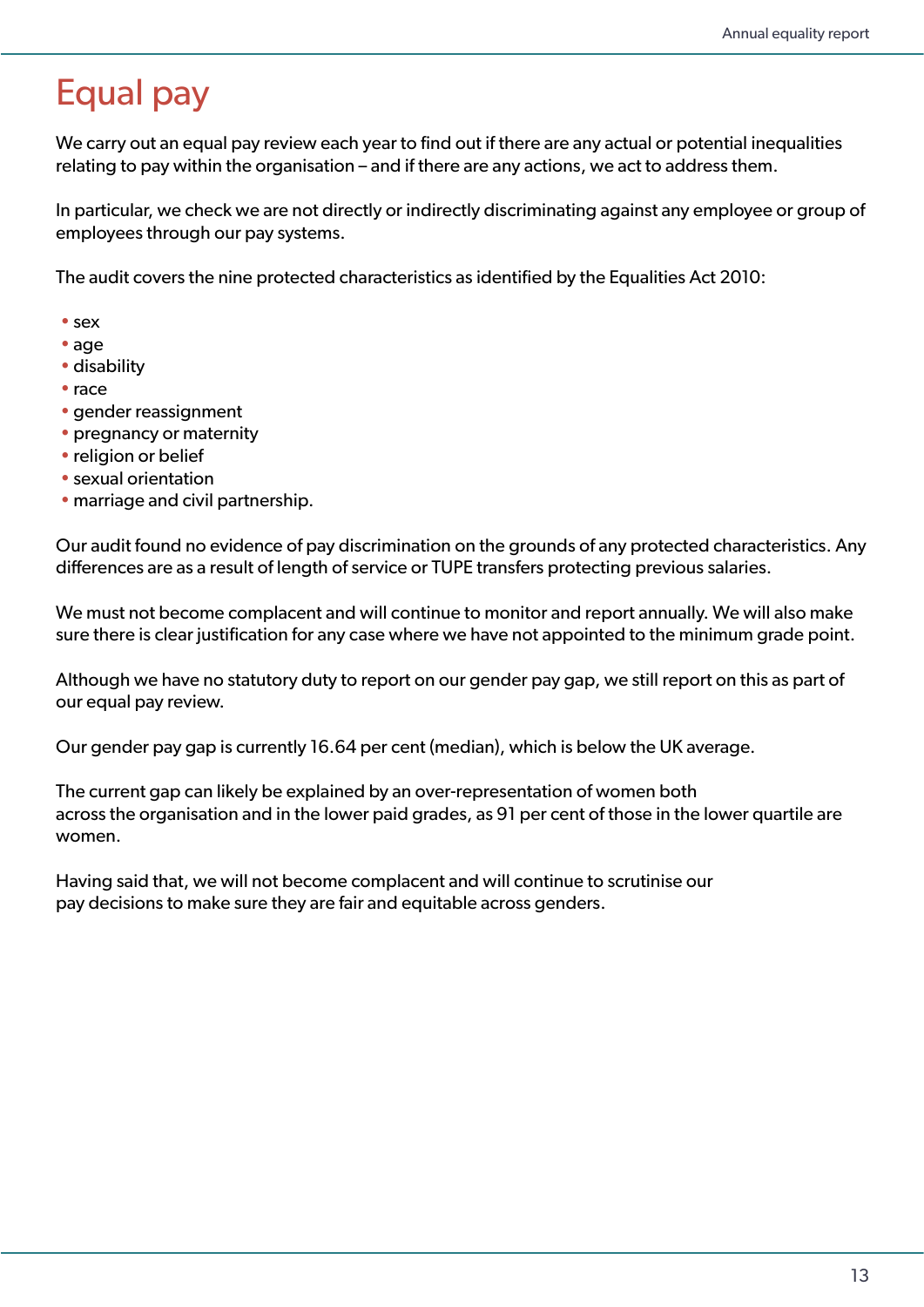# Welsh language commitment

We recognise our responsibilities under the Welsh Language (Wales) Measure 2011 and our leadership role in supporting the Welsh Government's *More than just words strategic framework for Welsh language services in health, social services and social care.*

Our Welsh Language Scheme (Welsh Language Act 1993) and the Welsh language standards set out how we need to treat the English and Welsh languages on an equality basis. While the Welsh language is not a protected characteristic under the Equality Act 2010, our approach and values ensure our work and policy decisions champion the importance of the Welsh language for people who use care and support, and their families and carers.

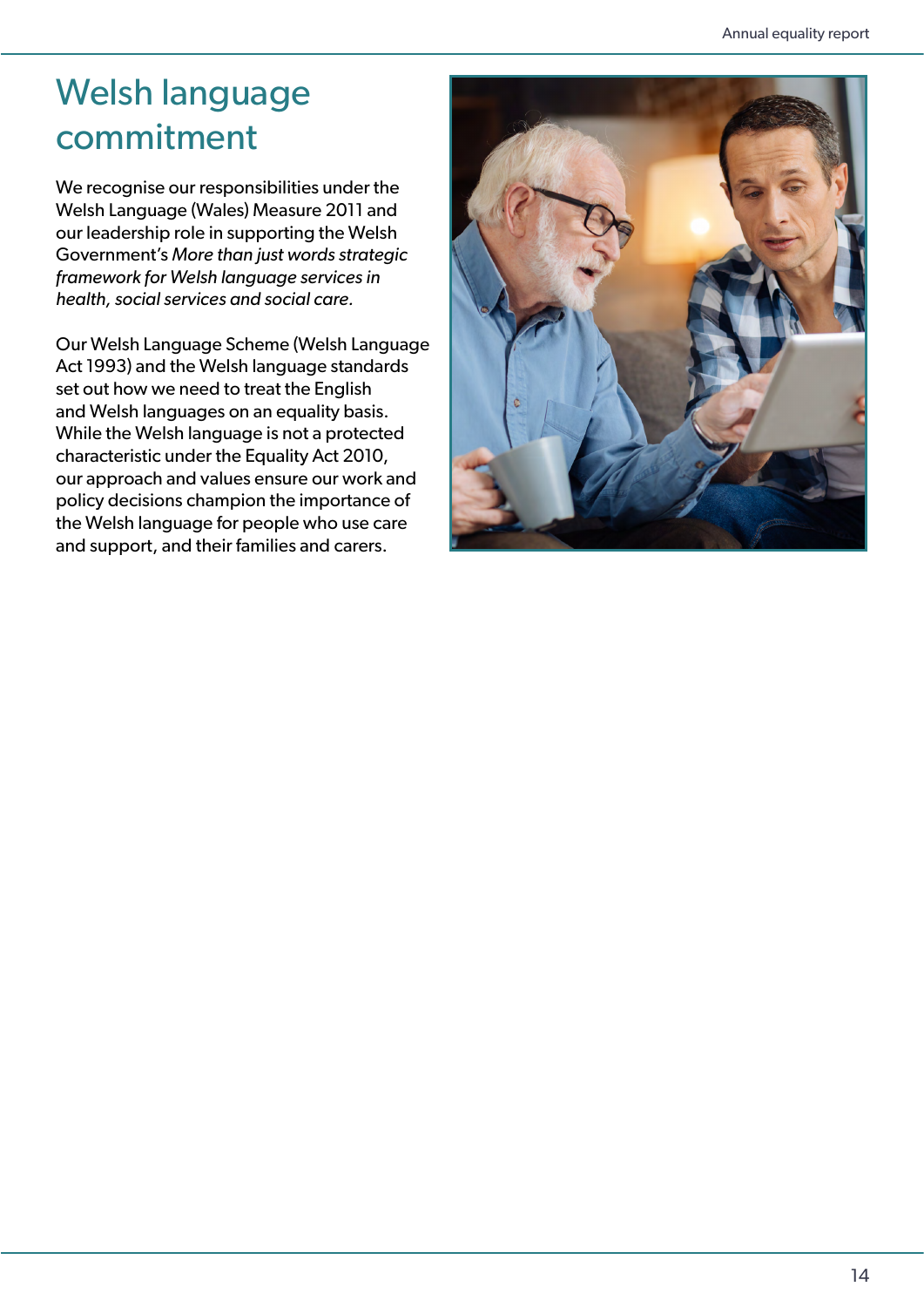# Equality information from our staff

We collect equality and diversity information about our staff. We do this by encouraging staff to update their diversity profile before the annual equality pay audit.

#### Main messages about our staff profile:

- The proportion of staff who have chosen to answer some or all the questions has increased (between +5 per cent and +18 per cent across the different characteristics).
- We continue to have a higher proportion of female employees than men.
- The age profile of our workforce is quite evenly spread, and no age group is unrepresented.
- The percentage of disabled employees has increased by almost three per cent, which is comparable to a three per cent increase in our recruitment profile.
- We will continue to encourage staff to declare their equality information, not only by explaining how and why we use the information, but also by creating a safe and reassuring environment where they feel confident to do so.

### **Table 1: Staff diversity profile**

#### Organisation diversity profile

|                                        | <b>April 2020</b> | <b>June 2021</b> | Welsh average <sup>4</sup> |
|----------------------------------------|-------------------|------------------|----------------------------|
|                                        | 124 staff         | 134 staff        |                            |
| <b>Gender</b>                          |                   |                  |                            |
| Male                                   | 25.6%             | 25.38%           | 49.3%                      |
| Female                                 | 74.4%             | 74.62%           | 50.7%                      |
| Age                                    |                   |                  |                            |
| $18-21$                                | 0.8%              | 1.49%            | 4.9%                       |
| 22-29                                  | 18.5%             | 17.16%           | 10.5%                      |
| 30-39                                  | 39.5%             | 32.08%           | 12.1%                      |
| 40-49                                  | 24.1%             | 20.14%           | 11.5%                      |
| 50-59                                  | 15.3%             | 25.37%           | 13.9%                      |
| $60+$                                  | 1.6%              | 2.98%            | 27.3%                      |
| <b>Religion</b>                        |                   |                  |                            |
| Prefer not to answer /<br>not declared | 42.7%             | 36.5%            |                            |
| Atheist                                | 7.25%             | 7.46%            |                            |
| Agnostic                               | 3.2%              | 4.47%            |                            |
| Catholic                               | 0.8%              | 0.74%            |                            |
| Christian                              | 25%               | 21.64%           | 47.9%                      |
| Muslim                                 | 1.6%              | 1.49%            | 1.8%                       |
| None                                   | 19.35%            | 27.31%           | 47.3%                      |

4. Source: Gender / age / race / religion /disability – StatsWales. Sexual orientation / married – ONS. Direct comparison has been made when our data sets match with the StatsWales and ONS categories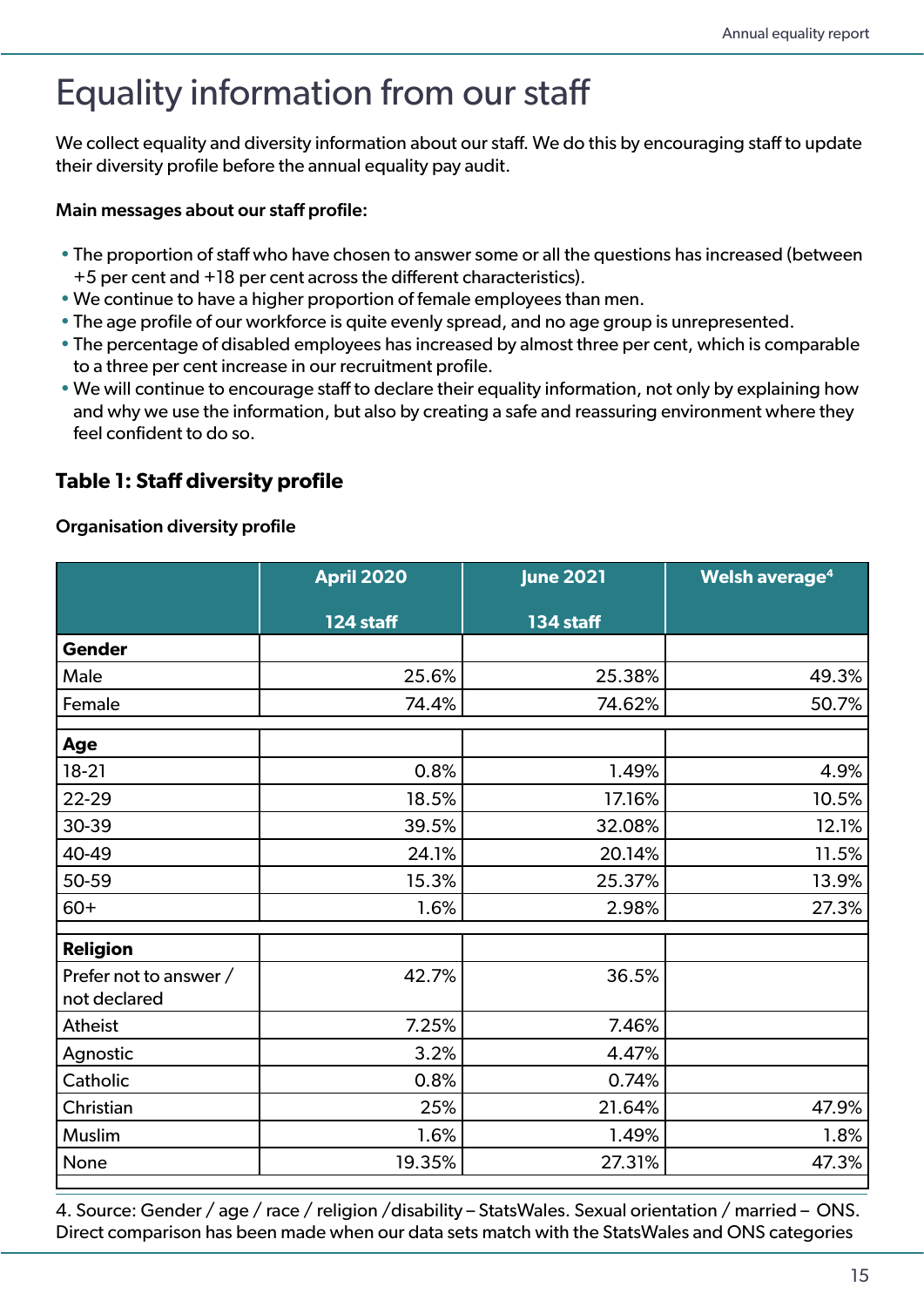|                                                     | <b>April 2020</b> | <b>June 2021</b> | Welsh average <sup>4</sup> |
|-----------------------------------------------------|-------------------|------------------|----------------------------|
|                                                     | 124 staff         | 134 staff        |                            |
| <b>Sexual orientation</b>                           |                   |                  |                            |
| <b>Bisexual</b>                                     |                   | 0.74%            | 0.8%                       |
| Homosexual                                          | 1.6%              | 2.23%            | 1.5%                       |
| Heterosexual                                        | 56.45%            | 59.7%            | 95.5%                      |
| Prefer not to answer/<br>not declared               | 41.9%             | 37.3%            | 1.4%                       |
| <b>Disability</b>                                   |                   |                  |                            |
| Yes                                                 | 4.03%             | 6.71%            | 21.8%                      |
| No                                                  | 42.7%             | 58.2%            | 77.3%                      |
| Prefer not to answer/<br>not declared               | 53.2%             | 35.07%           | 0.8%                       |
| Race                                                |                   |                  |                            |
| Prefer not to answer/<br>not declared               | 45.96%            | 36.56%           |                            |
| White                                               | 45.96%            | 42.53%           | 95.9%                      |
| White-Welsh                                         | 4.8%              | 16.41%           |                            |
| <b>Black African</b>                                | 1.6%              | 1.49%            | 0.4%                       |
| <b>White and Black African</b>                      | 1.6%              | 1.49%            | 0.1%                       |
| <b>Black Caribbean</b>                              |                   | 0.74%            | 0.2%                       |
| East African, Asian/<br>Goan                        |                   | 0.74%            |                            |
| <b>Married/Civil</b><br><b>Partnership</b>          |                   |                  |                            |
| Prefer not to answer/                               | 44.35%            | 38.80%           |                            |
| not declared                                        |                   |                  |                            |
| Yes                                                 | 33%               | 31.34%           | 48%                        |
| No                                                  | 22.58%            | 29.85%           | 34%                        |
| Is your gender<br>identity the same as at<br>birth? |                   |                  |                            |
| Prefer not to answer/<br>not declared               | 45.16%            | 37.31%           |                            |
| Yes                                                 | 54.83%            | 62.68%           |                            |
| No                                                  | 0%                | 0%               |                            |

#### Diversity profile of the people on our Register

We monitor the protected characteristics of all those on our Register. We also gather information about the Welsh language skills of the people who are registered with us. We publish data profiles each year, which are based on the information provided by applicants registering and renewing their registration with us. You can find more information about this on [our website](mailto:https://socialcare.wales/research-and-data/workforce-reports?subject=).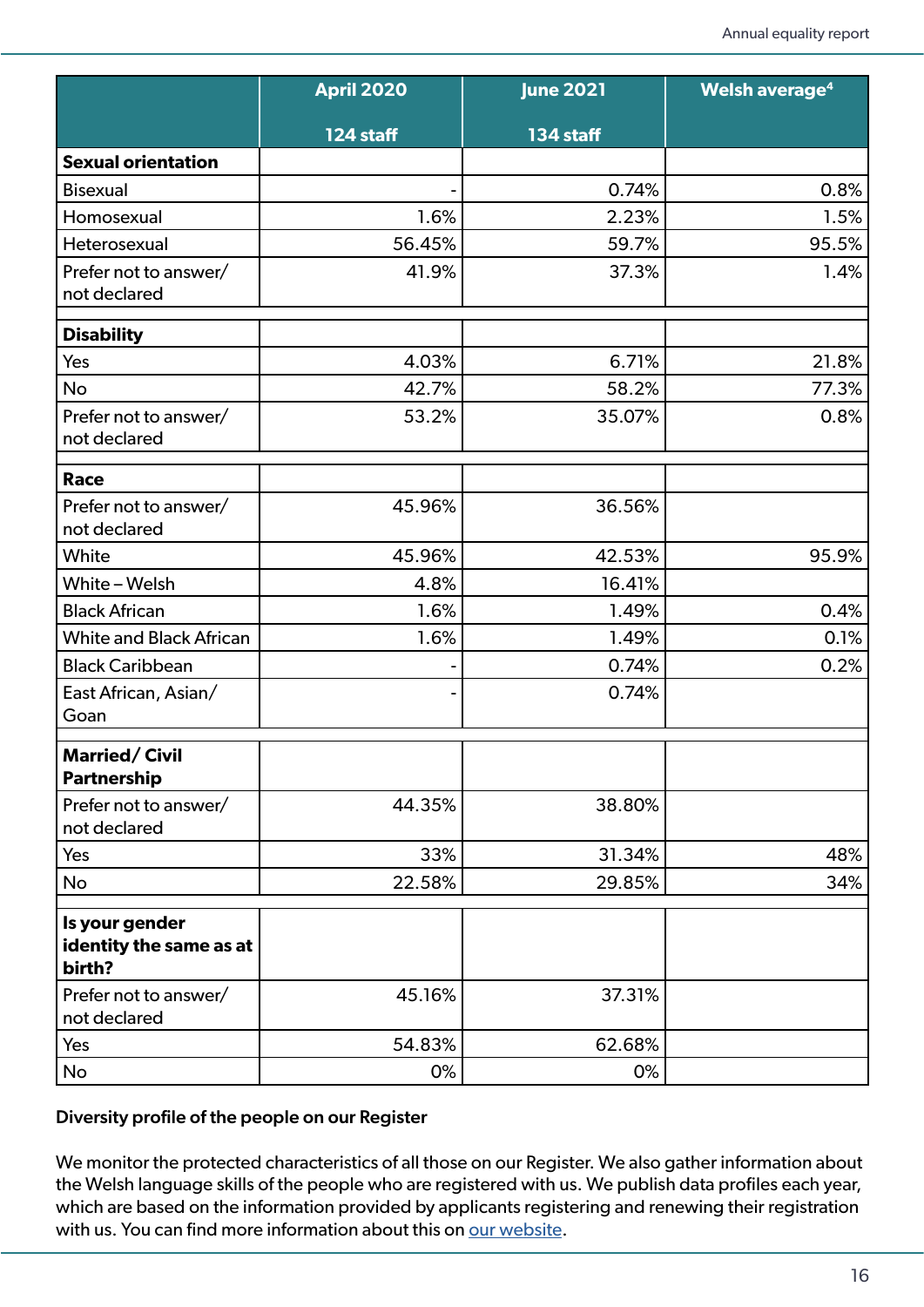# National Social Care Data Set for Wales

The National Social Care Data Set gathers social care data in one place to provide a view of how the social care sector is performing in Wales. We recently added a National Social Care Data Catalogue to our [Data Portal](http://www.socialcaredata.wales/IAS/cym).

The [National Social Care Data Catalogue](http://catalog.datagofalcymdeithasol.cymru/searchmetadata.aspx) helps those working in the social care sector find the data they need and it currently holds information about 44 datasets. To learn more about the available datasets and to access the data, you can search the catalogue or view the datasets by topic. You can also explore the catalogue using an interactive, visualisation tool.

We would welcome any feedback you have about the catalogue. Get in touch and let us know what you think by emailing data $@$ [socialcare.wales](mailto:data%40socialcare.wales?subject=).